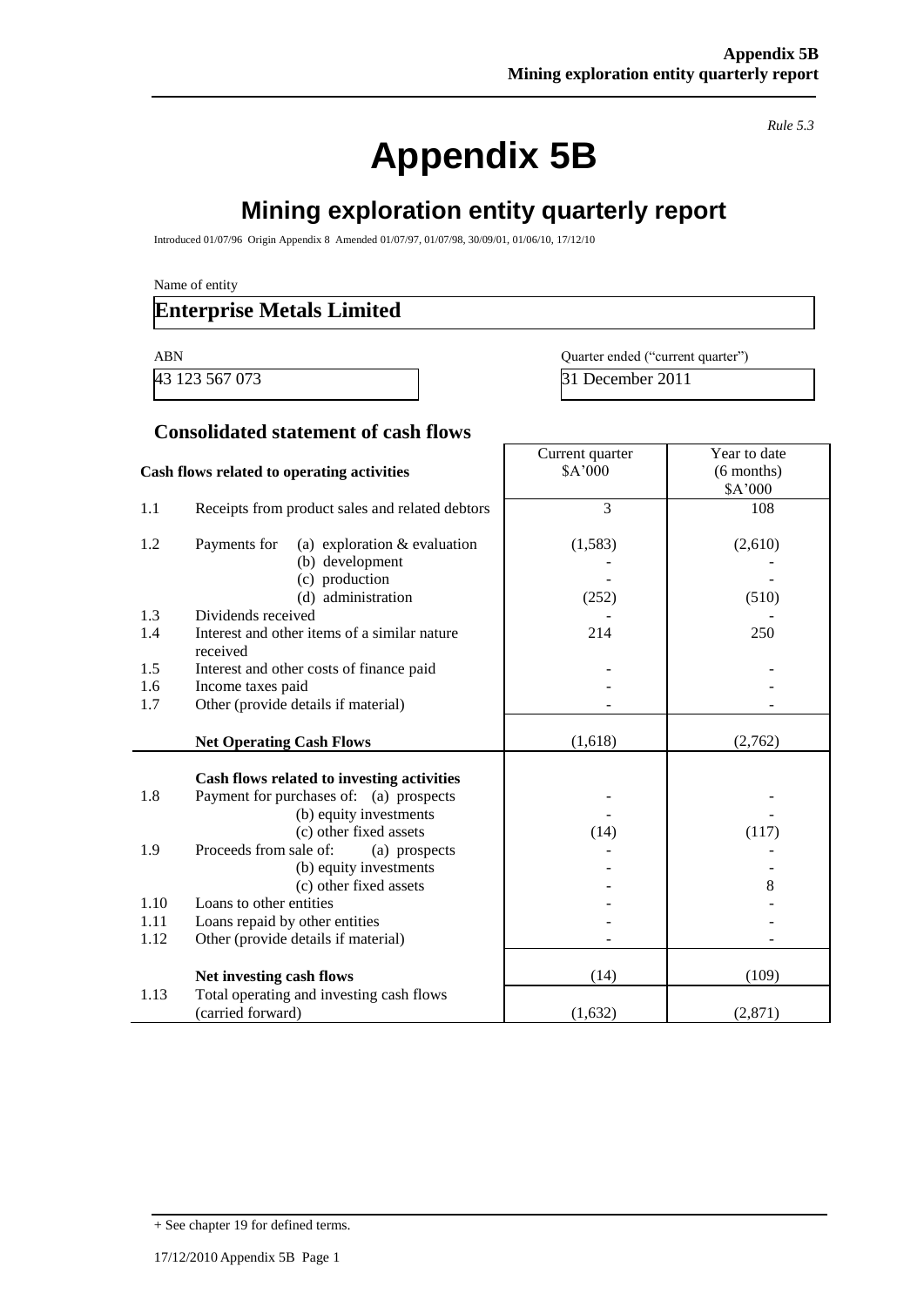#### **Appendix 5B Mining exploration entity quarterly report**

| 1.13 | Total operating and investing cash flows        |         |         |
|------|-------------------------------------------------|---------|---------|
|      | (brought forward)                               | (1,632) | (2,871) |
|      |                                                 |         |         |
|      | Cash flows related to financing activities      |         |         |
| 1.14 | Proceeds from issues of shares, options, etc.   |         | 12,400  |
| 1.15 | Proceeds from sale of forfeited shares          |         |         |
| 1.16 | Proceeds from borrowings                        |         |         |
| 1.17 | Repayment of borrowings                         |         |         |
| 1.18 | Dividends paid                                  |         |         |
| 1.19 | Other (provide details if material) Share issue |         | (884)   |
|      | transaction costs                               |         |         |
|      |                                                 |         |         |
|      | Net financing cash flows                        |         | 11,516  |
|      |                                                 |         |         |
|      | Net increase (decrease) in cash held            | (1,632) | 8,645   |
|      |                                                 |         |         |
| 1.20 | Cash at beginning of quarter/year to date       | 13,117  | 2,840   |
| 1.21 | Exchange rate adjustments to item 1.20          |         |         |
|      |                                                 |         |         |
| 1.22 | Cash at end of quarter                          | 11,485  | 11,485  |

### **Payments to directors of the entity and associates of the directors Payments to related entities of the entity and associates of the related entities**

|      |                                                                  | Current quarter<br>\$A'000 |
|------|------------------------------------------------------------------|----------------------------|
| 1.23 | Aggregate amount of payments to the parties included in item 1.2 | 402                        |
| 1.24 | Aggregate amount of loans to the parties included in item 1.10   | -                          |

#### 1.25 Explanation necessary for an understanding of the transactions \$110,198 paid to Directors for Director and Consulting Fees. \$292,148 paid to XServ Pty Ltd, a geological consulting company related to Mr Dermot Ryan, a Director of Enterprise Metals Limited.

#### **Non-cash financing and investing activities**

2.1 Details of financing and investing transactions which have had a material effect on consolidated assets and liabilities but did not involve cash flows

250,000 ordinary shares were issued as part consideration for the acquisition of tenements, with a deemed value of \$46,250.

2.2 Details of outlays made by other entities to establish or increase their share in projects in which the reporting entity has an interest

#### **Financing facilities available**

*Add notes as necessary for an understanding of the position.*

|     |                            | Amount available<br>\$A'000 | Amount used<br>\$A'000 |
|-----|----------------------------|-----------------------------|------------------------|
| 3.1 | Loan facilities            | Nil                         | Nil                    |
| 3.2 | Credit standbyarrangements | Nil                         | Nil                    |

<sup>+</sup> See chapter 19 for defined terms.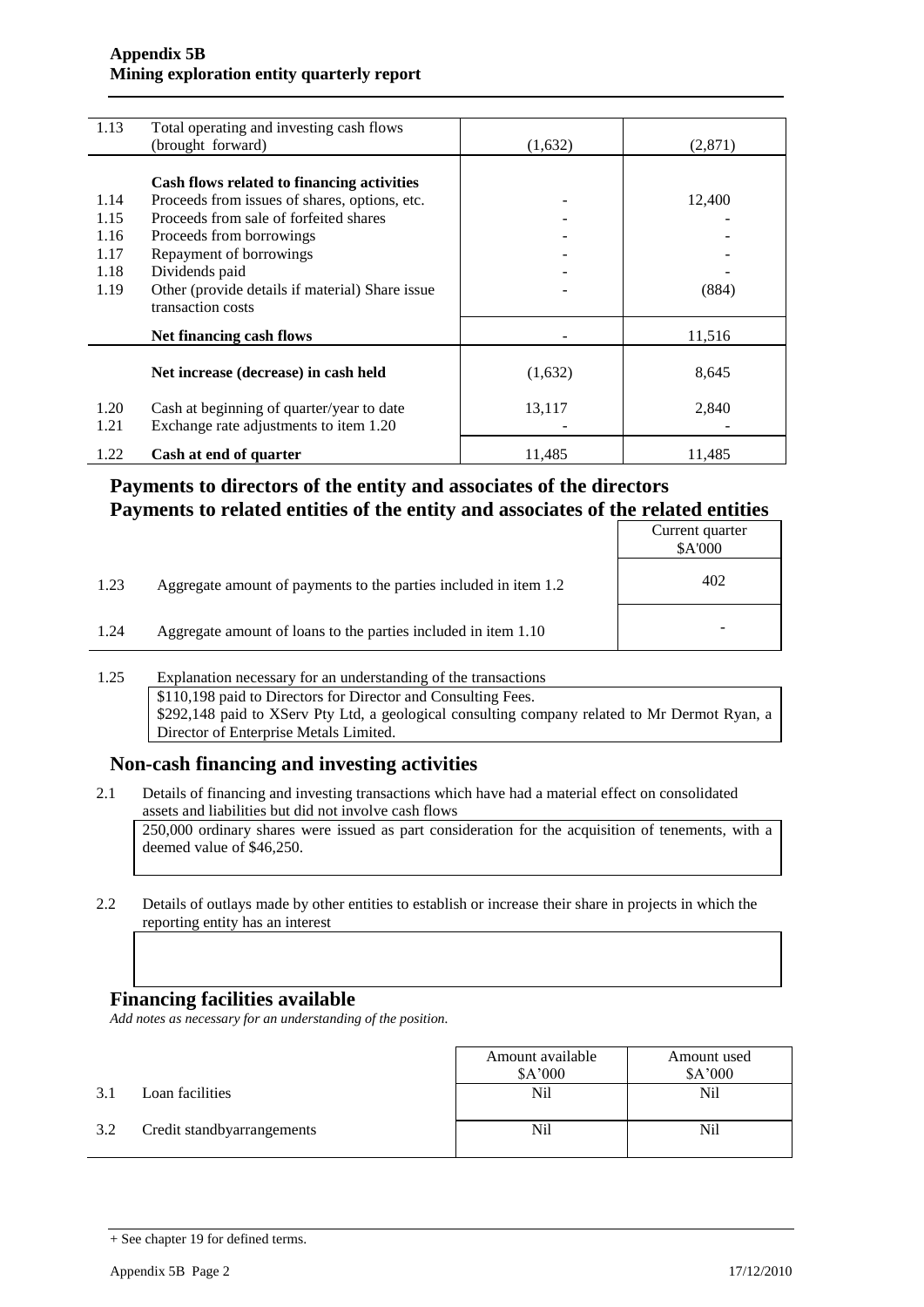### **Estimated cash outflows for next quarter**

| 4.1 | Exploration and evaluation | \$A'000<br>750 |
|-----|----------------------------|----------------|
| 4.2 | Development                | -              |
| 4.3 | Production                 | -              |
| 4.4 | Administration             | 300            |
|     | <b>Total</b>               | 1,050          |

# **Reconciliation of cash**

| Reconciliation of cash at the end of the quarter (as<br>shown in the consolidated statement of cash flows) to<br>the related items in the accounts is as follows. |                          | Current quarter<br>\$A'000 | Previous quarter<br>\$A'000 |
|-------------------------------------------------------------------------------------------------------------------------------------------------------------------|--------------------------|----------------------------|-----------------------------|
| 5.1                                                                                                                                                               | Cash on hand and at bank | 365                        | 905                         |
| 5.2                                                                                                                                                               | Deposits at call         | 11,120                     | 12,212                      |
| 5.3                                                                                                                                                               | Bank overdraft           |                            |                             |
| 5.4                                                                                                                                                               | Other (provide details)  |                            |                             |
| <b>Total: cash at end of quarter</b> (item 1.22)                                                                                                                  |                          | 11,485                     | 13,117                      |

### **Changes in interests in mining tenements**

|     |                                                                     | Tenement<br>reference | Nature of interest<br>(note (2)) | Interest at<br>beginning<br>of quarter | Interest at<br>end of<br>quarter |
|-----|---------------------------------------------------------------------|-----------------------|----------------------------------|----------------------------------------|----------------------------------|
| 6.1 | Interests in mining<br>tenements relinquished,<br>reduced or lapsed |                       |                                  |                                        |                                  |
|     | E51/1385                                                            | Application           | Application withdrawn            | 100%                                   | 0%                               |
|     | E20/756                                                             | Application           | Application withdrawn            | 100%                                   | 0%                               |
|     | E69/2689                                                            | Granted               | Surrendered                      | 100%                                   | 0%                               |
|     | E69/2674                                                            | Granted               | Surrendered                      | 100%                                   | 0%                               |

|     | Interests in mining | <b>Tenement</b> | Current Registered Holder,        | Interest at | Interest at |
|-----|---------------------|-----------------|-----------------------------------|-------------|-------------|
| 6.2 | tenements acquired  | reference       | and acquired from:                | beginning   | end of      |
|     |                     |                 |                                   | of quarter  | quarter     |
|     | E20/798             | Application     | <b>Enterprise Metals Ltd</b>      | 0%          | 100%        |
|     | E09/1956            | Application     | <b>Enterprise Metals Ltd</b>      | 0%          | 100%        |
|     | E28/2202            | Application     | Enterprise Uranium Pty Ltd        | 0%          | 100%        |
|     | E28/2203            | Application     | <b>Enterprise Uranium Pty Ltd</b> | 0%          | 100%        |
|     | E28/2204            | Application     | <b>Enterprise Uranium Pty Ltd</b> | 0%          | 100%        |
|     | E28/2205            | Application     | <b>Enterprise Uranium Pty Ltd</b> | 0%          | 100%        |
|     | E28/2206            | Application     | <b>Enterprise Uranium Pty Ltd</b> | 0%          | 100%        |
|     | E20/685             | Granted         | <b>Bruce Robert Legendre</b>      | 0%          | 100%        |
|     | E20/736             | Granted         | <b>Bruce Robert Legendre</b>      | 0%          | 100%        |
|     | E59/1728            |                 | <b>Bruce Robert Legendre</b>      | 0%          | 100%        |

<sup>+</sup> See chapter 19 for defined terms.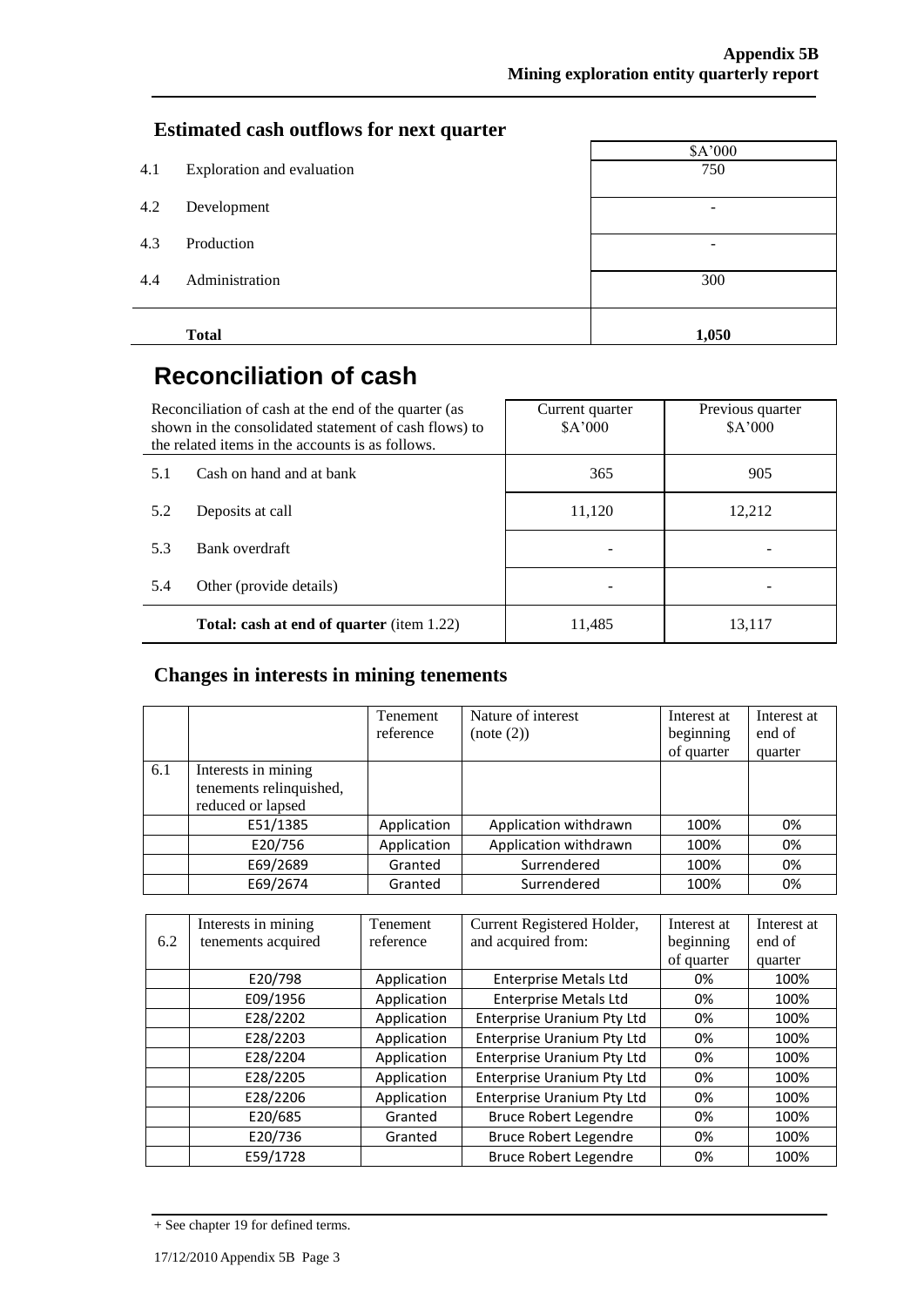#### **Issued and quoted securities at end of current quarter**

*Description includes rate of interest and any redemption or conversion rights together with prices and dates.*

|      |                                    | Total number | Number quoted            | Issue price per<br>security (see note<br>$3)$ (cents) | Amount paid up per<br>security (see note 3)<br>(cents) |
|------|------------------------------------|--------------|--------------------------|-------------------------------------------------------|--------------------------------------------------------|
| 7.1  | Preference                         |              |                          |                                                       |                                                        |
|      | *securities(descri                 |              |                          |                                                       |                                                        |
|      | <i>ption</i> )                     |              |                          |                                                       |                                                        |
| 7.2  | Changes during                     |              |                          |                                                       |                                                        |
|      | quarter                            |              |                          |                                                       |                                                        |
|      | (a) Increases                      |              |                          |                                                       |                                                        |
|      | through issues                     |              |                          |                                                       |                                                        |
|      | (b) Decreases                      |              |                          |                                                       |                                                        |
|      | through returns of                 |              |                          |                                                       |                                                        |
|      | capital, buy-                      |              |                          |                                                       |                                                        |
|      | backs,                             |              |                          |                                                       |                                                        |
|      | redemptions                        |              |                          |                                                       |                                                        |
| 7.3  | <sup>+</sup> Ordinary              | 203,220,776  | 203,220,776              |                                                       |                                                        |
|      | securities                         |              |                          |                                                       |                                                        |
| 7.4  | Changes during                     |              |                          |                                                       |                                                        |
|      | quarter<br>(a) Increases           | 250,000      | 250,000                  |                                                       |                                                        |
|      | through issues                     |              |                          |                                                       |                                                        |
|      | (b) Decreases                      |              |                          |                                                       |                                                        |
|      | through returns of                 |              |                          |                                                       |                                                        |
|      | capital, buy-backs                 |              |                          |                                                       |                                                        |
| 7.5  | <sup>+</sup> Convertible           |              |                          |                                                       |                                                        |
|      | debt securities                    |              |                          |                                                       |                                                        |
|      | (description)                      |              |                          |                                                       |                                                        |
| 7.6  | Changes during                     |              |                          |                                                       |                                                        |
|      | quarter                            |              |                          |                                                       |                                                        |
|      | (a) Increases                      |              |                          |                                                       |                                                        |
|      | through issues                     |              |                          |                                                       |                                                        |
|      | (b) Decreases                      |              |                          |                                                       |                                                        |
|      | through securities<br>matured,     |              |                          |                                                       |                                                        |
|      | converted                          |              |                          |                                                       |                                                        |
| 7.7  | <b>Options</b> (descripti          |              |                          | Exercise price                                        | Expiry date                                            |
|      | on and conversion                  | 22,782,001   | 22,782,001               | 25 cents                                              | 20 June 2012                                           |
|      | factor)                            | 3,000,000    |                          | 25 cents                                              | 22 November 2012                                       |
|      |                                    | 3,225,806    | $\overline{\phantom{a}}$ | 25 cents                                              | 1 June 2013                                            |
|      |                                    | 20,000,000   |                          | 25 cents                                              | 12 July 2013                                           |
|      |                                    | 35,000,000   |                          | 25 cents                                              | 12 July 2014                                           |
|      |                                    | 2,500,000    |                          | 50 cents                                              | 30 June 2013                                           |
| 7.8  | Issued during                      |              |                          |                                                       |                                                        |
|      | quarter                            |              |                          |                                                       |                                                        |
| 7.9  | <b>Exercised</b> during            |              |                          |                                                       |                                                        |
|      | quarter                            |              |                          |                                                       |                                                        |
| 7.10 | Expired/cancelled                  |              |                          |                                                       |                                                        |
| 7.11 | during quarter                     |              |                          |                                                       |                                                        |
|      | <b>Debentures</b><br>(totals only) |              |                          |                                                       |                                                        |
| 7.12 | <b>Unsecured notes</b>             |              |                          |                                                       |                                                        |
|      | (totals only)                      |              |                          |                                                       |                                                        |
|      |                                    |              |                          |                                                       |                                                        |

<sup>+</sup> See chapter 19 for defined terms.